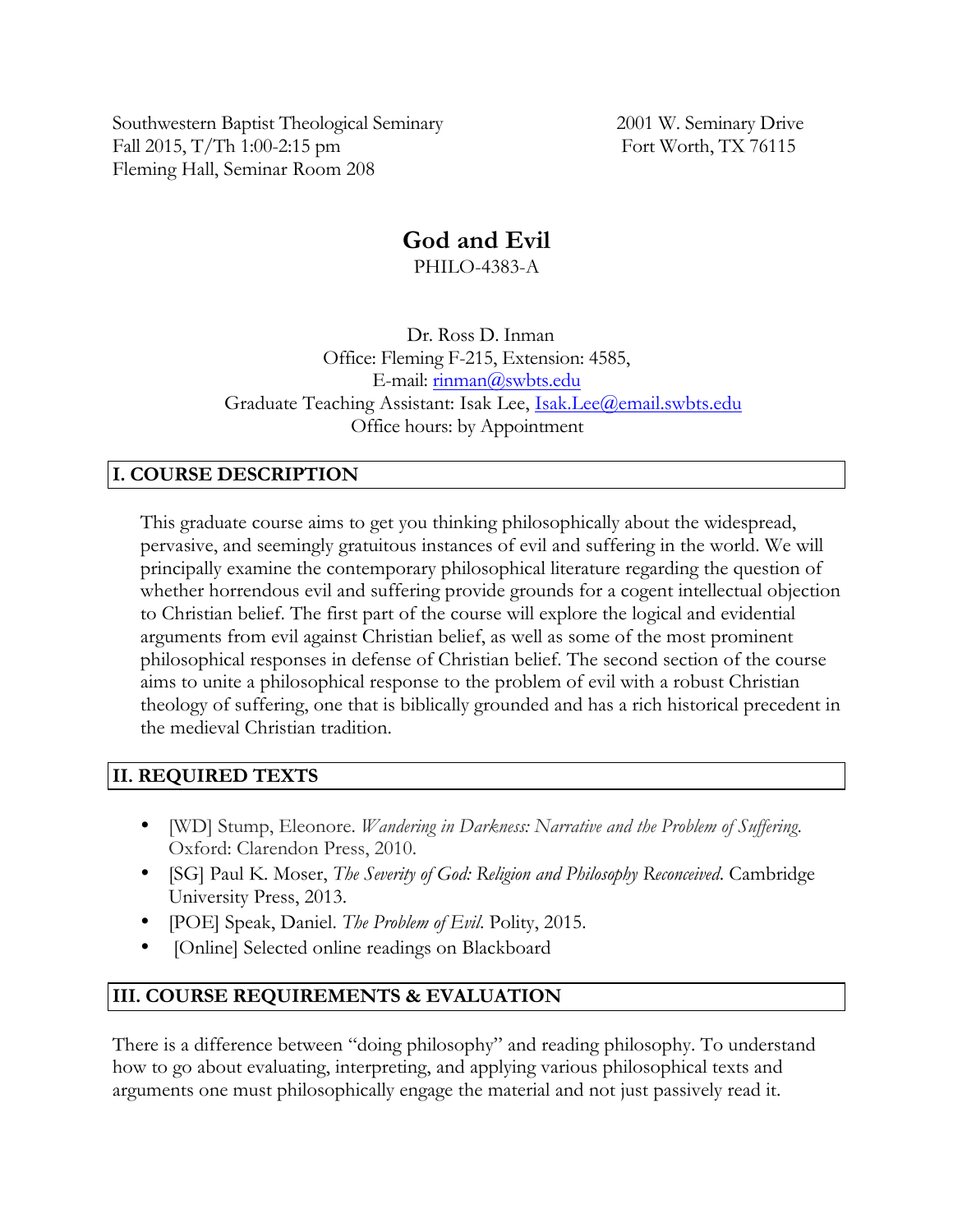Therefore, this course will be evaluated primarily through class participation, active reading assignments, an essay exam, and written assignments.

# **Writing Assignments**

All written assignments must be double-spaced, have 1" margins, and use 12 pt. Times New Roman font. Instead of using a cover paper, simply type in the upper corner: Student name, the title of the assignment, and the student email address.

# **1. Class Participation (15%)**

Class participation is not equivalent to class attendance. Because of the topic and the advanced nature of the course, the class will be discussion-oriented and will strongly emphasize student-participation. Contributions from each student are not only expected in an advanced seminary-level course, but are crucial to the overall success of the course. The student will earn participation points by contributing, in a relevant way, to the class discussion at hand. It is imperative that the assigned material is read before class each day and that the students are prepared to engage the reading(s) in class.

## **2. Reading and Reading "Takeaway" Assignments (20%)**

Students are required to thoughtfully engage the assigned reading material in its entirety. Students should be prepared to discuss and interact with the reading material upon each class meeting and will report percentage (in increments of 10, e.g., 70%, 80%, etc.) of reading completed at the end of the semester.

For every assigned reading, you are to write at least 5 substantive "takeaways" (i.e., insights, probing or clarificatory questions, evaluation, etc.) related to the text (make sure you always mark a page number with each takeaway). These should represent the span of the reading rather than coming from only a few pages. Reading assignments must be completed and submitted to Blackboard **before** the class session on which the assigned readings are to be discussed. Reading assignments will be graded for accuracy, thoroughness, and substance.

# **3. Précis Assignments and Presentations (20%)**

Students will write two, 850-900-word précis assignments covering two selected readings on the problem of evil from our assigned course material. A précis is a concise explanatory summary consisting of no more than 300 words of critical evaluation. Précis assignments must be completed and submitted to Blackboard before the class session on which the reading is to be discussed.

Each student will deliver two 10-minute informal précis presentations in class on the day that we discuss the assigned reading. Presentations must be accompanied by a handout (hard-copy). Presentations and handouts must include the following elements:

> A. *The Theme of the Reading*: the central claim, major theme, or point made, or purpose of the work being read, along with a concise statement of the way that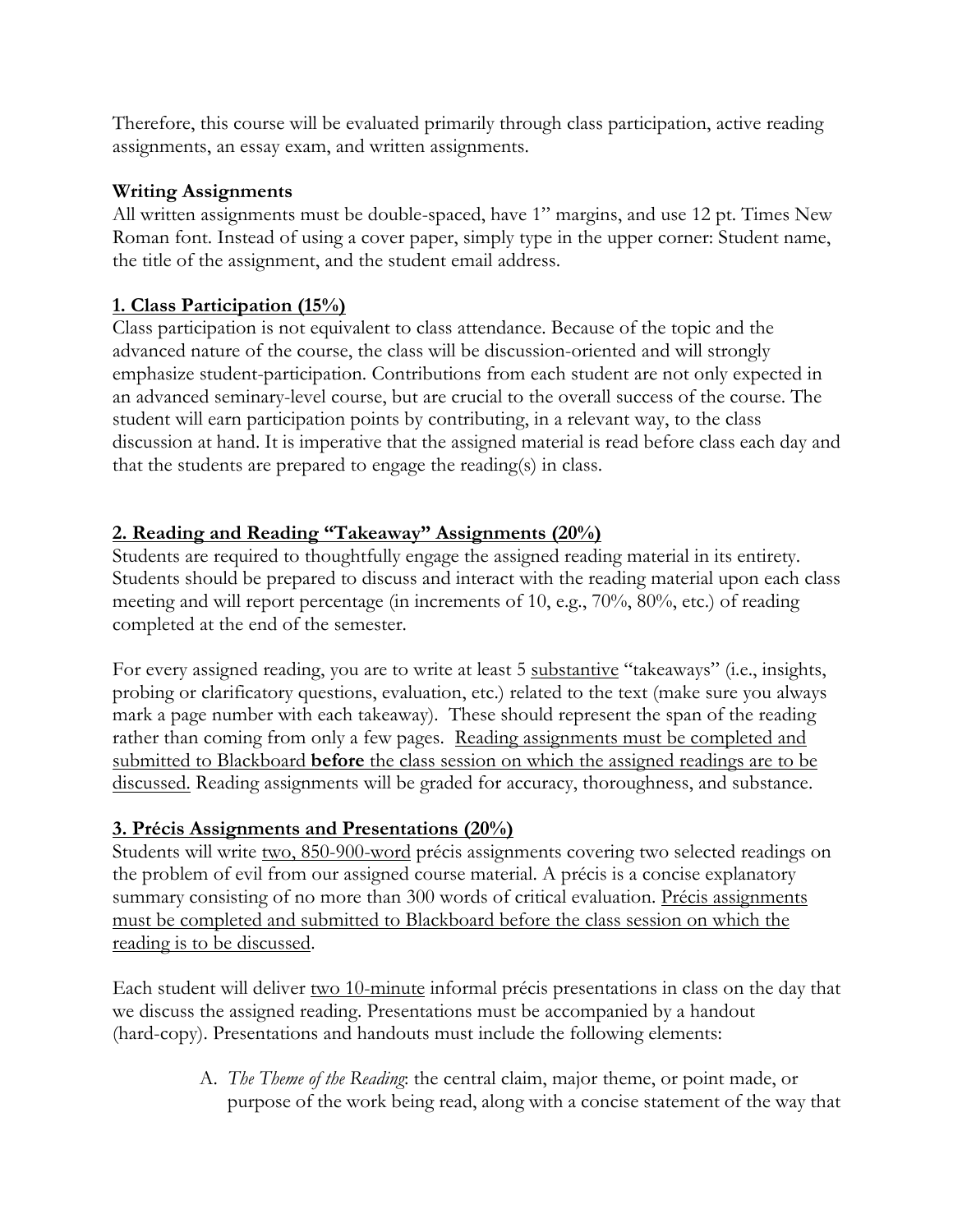the author promotes the idea, argues the case, makes this point, or fulfills the purpose that you have identified.

- B. *Criticism*: an evaluation of the author's claims and defense of those claims in the reading.
- C. *Questions*: at least 5 substantial questions designed to initiate class discussion.

At the beginning of the semester, students will select from the reading schedule **two** of the assigned readings for their précis presentations, at which point they will then be responsible for presenting their précis on those readings to the class for discussion. Students who miss their scheduled time of presentation will not be allowed to make up this assignment.

## **4. Midterm Exam (15%)**

One midterm essay exam will be given during the semester (3/10). The exam will be "closed book" and will consist of two essay questions relating to a selected portion of the course material that we have covered in class up to the time of the exam. The exam will be timed and you will have the duration of the class period to complete the exam. A brief study guide will be provided for the midterm outlining four possible exam essay questions. A thoughtful reading of the assigned material, as well as active participation in each class should suffice for an exemplary exam grade.

# **5. Reflection Paper (10%)**

The aim of the reflection paper is to offer a  $700-900$  word pastoral reflection on evil and suffering in the life of the believer, both on the intellectual as well as the emotional problem of evil. Imagine a follower of Christ that is a part of your ministry or congregation coming to you and expressing anger, bitterness, and resentment for God's having allowed some instance of horrendous suffering in their own life or the life of a loved one. This individual offers the above instance of horrendous evil and suffering as a good intellectual reason for doubting the existence of an all-loving, all-knowing, and all-powerful God. The reflection paper should be your thoughtful pastoral response to this particular example of the emotional and the intellectual problem of evil in the life of a Christian.

### **6. Research Paper, Outline, and Annotated Bibliography (20%)**

The research paper should be 13-15 pages in length, and written on a topic directly related to the problems of evil as discussed in the course material. The aim of the research paper is to present a thesis or argument, explain the thesis, and then either (1) offer an argument in support of it, (2) offer an objection to it, (3) defend against an objection to it, (4) evaluate the arguments for and against it, (5) discuss what consequences it might have, (6) determine whether some other thesis or argument commits one to it, or (7) determine whether some other view can be held consistently with it. For a basic illustration of a properly formatted philosophy paper, see the handout "A Brief Guide to Writing a Philosophy Paper" that is available on the course website.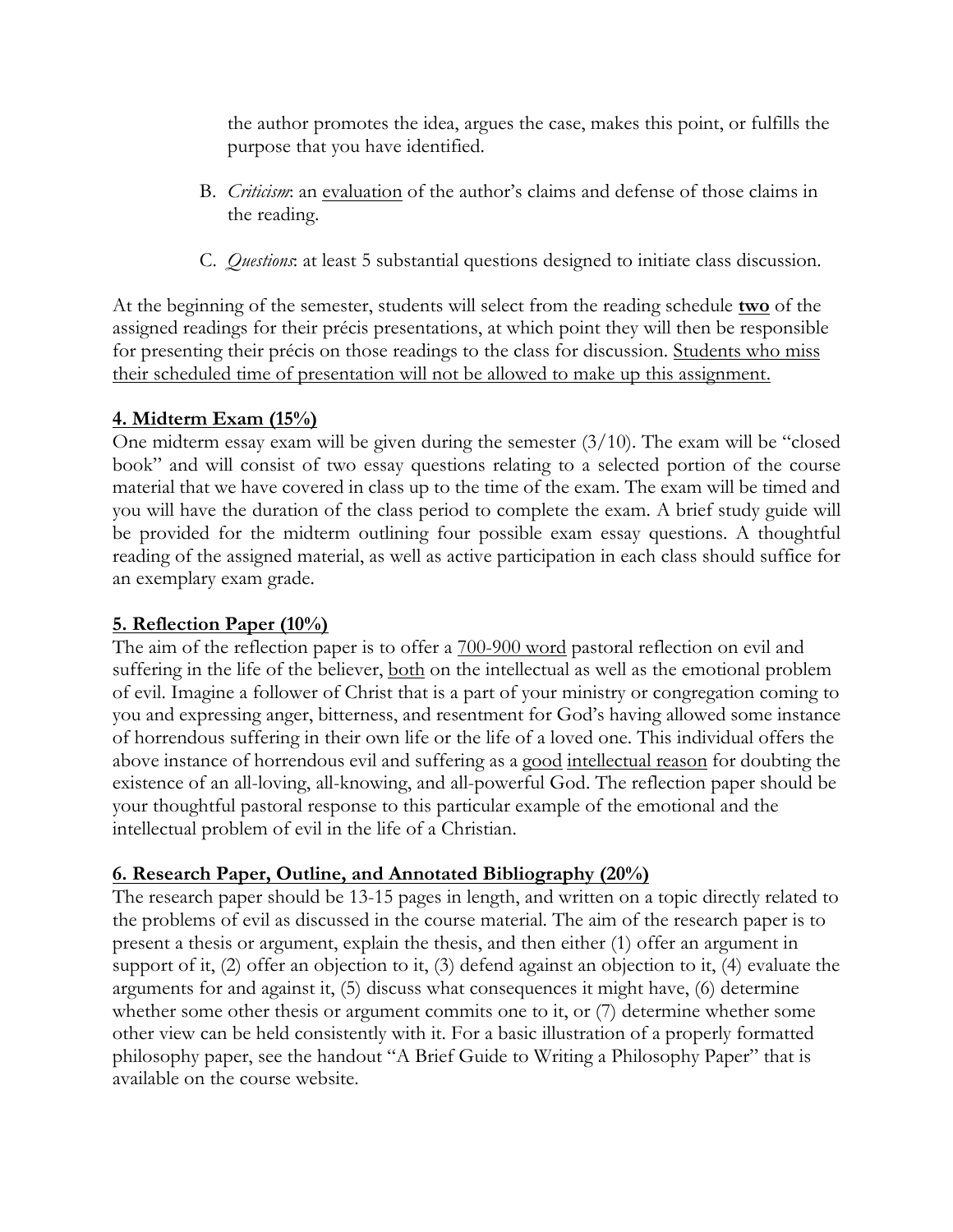In advance of writing the Research Paper, the student will also turn in a proposed outline (including a thesis statement) and *annotated* bibliography with at least 7 research references. This assignment is to get you thinking about your research paper in advance and is solely for your benefit. I will offer comments on your outline, thesis statement, and annotated bibliography. Paper topics must be approved by the professor.

#### *\****Extra Credit Opportunity***\** **(3%)**

Read C.S. Lewis' *The Problem of Pain* and John Wesley's essay "An Address to the Clergy" and write a 4-5 page biblical and pastoral reflection as to how one might implement philosophy and apologetics in one's pastoral ministry, particularly as it pertains to clarifying and defending the Christian faith (2 Cor. 10:5; Titus 1:9; Jude 3; 1 Peter 3:15). What might the ministerial use of philosophy in the service to the Gospel look like from the pulpit, Sunday school class, or in youth/kids ministry? Do you agree or disagree with the vision of the role of philosophy in pastoral ministry outlined by Wesley? In what sense are philosophy and apologetics important for pastors as spokespersons for Christ and the Gospel in today's culture? What might this look like in your own ministry? What might this look like as it pertains to addressing the intellectual and emotional problems of evil in your ministry? The extra credit assignment is due the last day of class on April 26<sup>th</sup>.

#### **Summary of Graded Components and Due Dates:**

| Précis Assignments & Presentations | TBD     | 20%   |
|------------------------------------|---------|-------|
| Reflection Paper                   | 3/1     | 10%   |
| Midterm Exam                       | 3/10    | 15%   |
| Research Outline and Bibliography  | 3/24    |       |
| Research Paper                     | 4/26    | 20%   |
| Participation                      | ongoing | 15%   |
| Reading & Reading Assignments      | ongoing | 20%   |
| Extra Credit (Optional)            | 4/26    | $3\%$ |

#### **IV. COURSE GRADING**

**Course Grading**: The final grade is based on the percentage of total possible points to be awarded, and the total earned by the student.

|                       | $A+(4.3) = 98-100\%$ | $C+$ (2.3) = 78-79%  |  |
|-----------------------|----------------------|----------------------|--|
| A $(4.0) = 93-97\%$   |                      | C $(2.0) = 73-77\%$  |  |
| A- $(3.7) = 90-92\%$  |                      | $C-$ (1.7) = 70-72%  |  |
| $B + (3.3) = 88-89\%$ |                      | $D+$ (1.3) = 68-69%  |  |
| B $(3.0) = 83-87\%$   |                      | D $(1.0) = 63-67\%$  |  |
| B- $(2.7) = 80-82\%$  |                      | D- $(0.7) = 60-62\%$ |  |
|                       |                      | $F(0.0) =$ below 60% |  |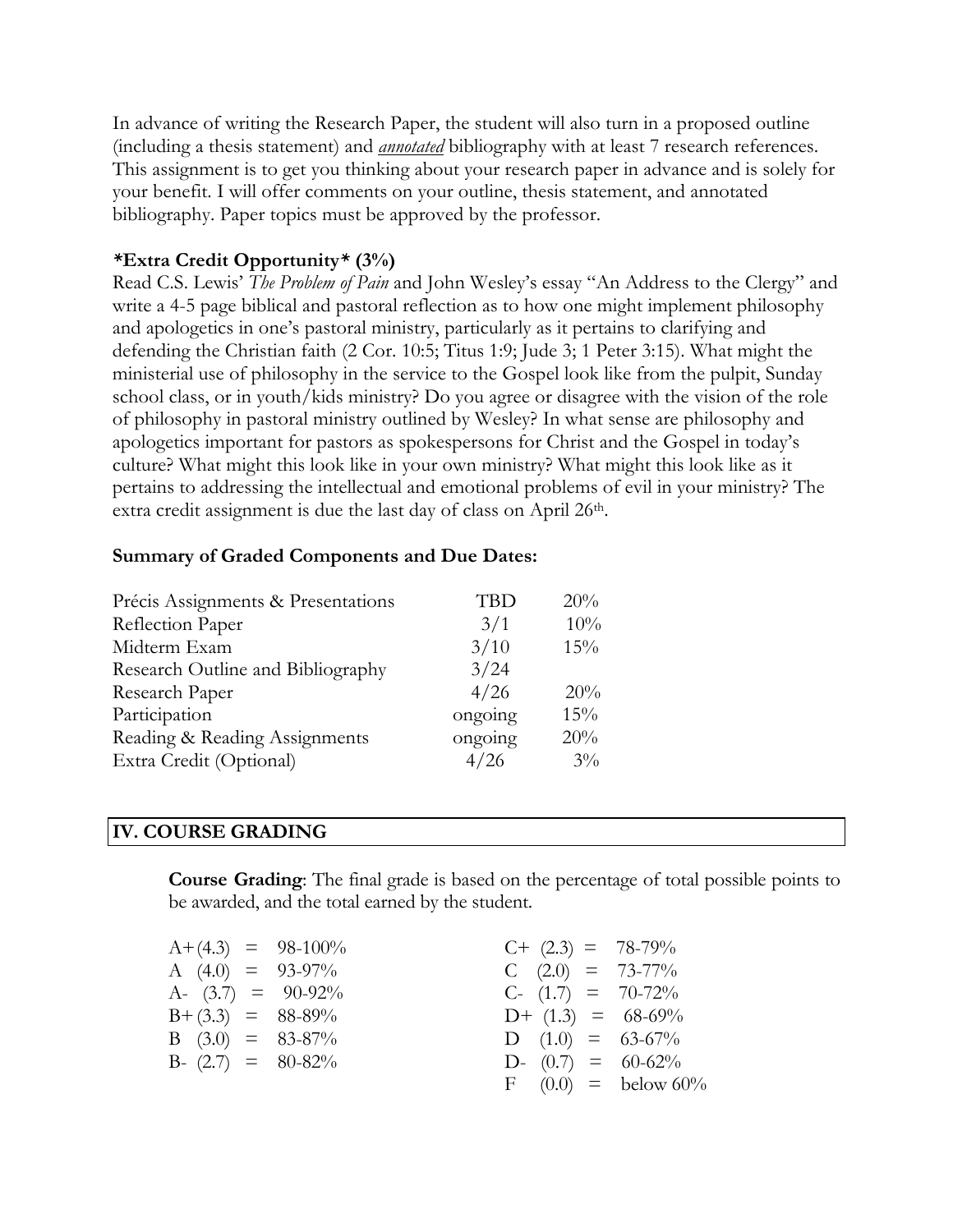### **V. ACADEMIC POLICIES**

#### **Academic Honesty**

The following is the school's policy on academic dishonesty:

"Southwestern Baptist Theological Seminary and the College at Southwestern are educational institutions committed to a high standard of academic integrity. As such, any student who submits work as part of the requirements for a course thereby asserts that the student personally has done that work and that it has not been submitted for credit in any other course without permission. Unless credit is explicitly given to sources, the student is asserting that the words and/or the thoughts are the student's own original work. Falling short of these standards is academic dishonesty. Students should refer to the full discussion on plagiarism located in the appendix of The Southwestern Seminary Manual of Style."

Academic dishonesty will result in at minimum a report made to Administration and the student receiving no credit for the assignment or exam. SWBTS Administration will determine whether further disciplinary action is warranted.

## **VI. COURSE SCHEDULE**

| Date           | Reading                                                                                                                                                | <b>Assignments Due</b> |
|----------------|--------------------------------------------------------------------------------------------------------------------------------------------------------|------------------------|
| Thurs, Jan. 21 | <b>Course Syllabus/Introduction to Course</b>                                                                                                          |                        |
| Tues, Jan. 26  | A Bird's-Eye View of Problems of Evil<br>[POE] ch. 1 "The Problem(s) of Evil"<br>Michael W. Hickson, "A Brief History of<br>Problems of Evil" [online] | Reading Assignment     |
| Thurs, Jan. 28 | The Logical Problem of Evil:<br>[POE] ch. $2$<br>Alvin Plantinga, "The Free Will<br>Defense" [online]                                                  | Reading Assignment     |
| Tues, Feb. 2   | The Evidential Argument from Evil                                                                                                                      | Reading Assignment     |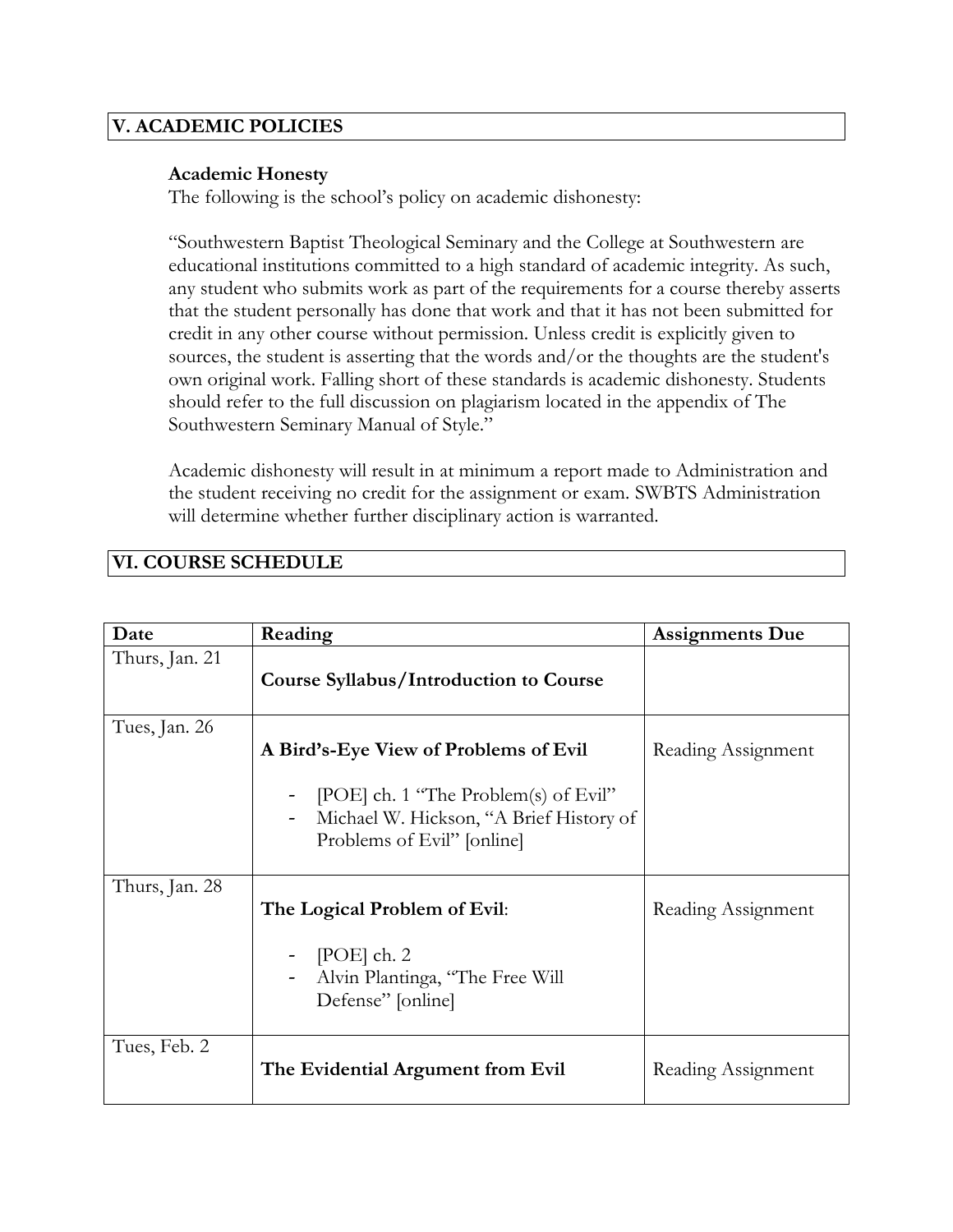|                | William Rowe, "The Problem of Evil<br>and Some Varieties of Atheism" [online]<br>[POE] $ch. 3$<br>-                                                                                                                       |                    |
|----------------|---------------------------------------------------------------------------------------------------------------------------------------------------------------------------------------------------------------------------|--------------------|
| Thurs, Feb. 4  | <b>Rebutting Strategies to the Evidential</b><br>Argument<br>Christian Theism and Gratuitous Evil<br>Kirk R. MacGregor, "The Existence and<br>Irrelevance of Gratuitous Evil" [online]<br>Ross D. Inman, "Gratuitous Evil | Reading Assignment |
| Tues, Feb. 9   | Unmotivated" [online]                                                                                                                                                                                                     |                    |
|                | The Way of Counterbalancing Evidence<br>Alvin Plantinga, Selection from<br>"Foundations of Theism: A Reply"<br>[online]<br>Alex Pruss and Trent Dougherty, "Evil<br>and Anomaly" [online]                                 | Reading Assignment |
| Thurs, Feb. 11 | The Way of Theodicy                                                                                                                                                                                                       | Reading Assignment |
|                | Free Will and Soul-Making Theodicy<br>[POE] $ch. 5$<br>John Hick, "Evil and Soul-Making"<br>[online]                                                                                                                      |                    |
| Tues, Feb. 16  | Natural Consequence Theodicy I<br>Peter van Inwagen, "The Problem of<br>Evil, the Problem of Air, and the<br>Problem of Silence" [online]                                                                                 | Reading Assignment |
| Thurs, Feb. 18 | Natural Consequence Theodicy II                                                                                                                                                                                           | Reading Assignment |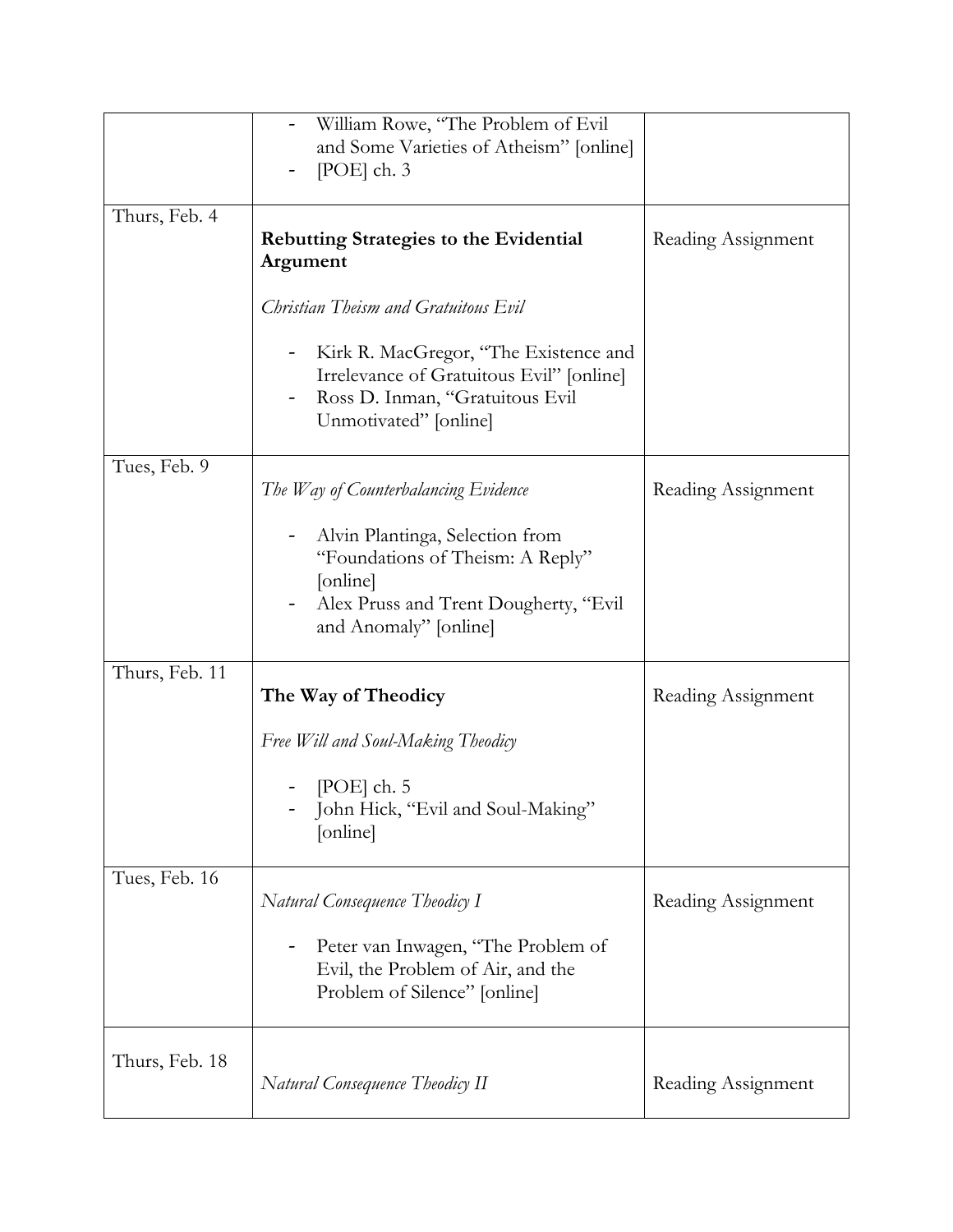|                | Peter van Inwagen, "The Magnitude,<br>Duration, and Distribution of Evil"<br>[online]                                                |                      |
|----------------|--------------------------------------------------------------------------------------------------------------------------------------|----------------------|
| Tues. Feb. 23  | <b>Person-Centered Theodicies</b>                                                                                                    | Reading Assignment   |
|                | Eleonore Stump, "The Problem of Evil"<br>[online]<br>Marilyn McCord Adams, "Horrendous<br>Evils and the Goodness of God"<br>[online] |                      |
| Thurs, Feb. 25 | Natural Law Theodicy                                                                                                                 | Reading Assignment   |
|                | Garry Deweese, "Natural Evil: A "Free<br>Process" Defense" [online]<br>Richard Swinburne, "Natural Evil"<br>[online]                 |                      |
| Tues, Mar. 1   | Warfare Theodicy                                                                                                                     | Reading Assignment   |
|                | Greg Boyd, Satan and the Problem of Evil<br>[online]                                                                                 | Reflection Paper Due |
| Thurs, Mar. 3  | "O Felix Culpa" Theodicy: Alvin Plantinga                                                                                            | Reading Assignment   |
|                | Alvin Plantinga, "Supralapsarianism, or<br>'O Felix Culpa'" [online]                                                                 |                      |
| Tues, Mar. 8   | Theodicies of Animal Suffering                                                                                                       | Reading Assignment   |
|                | - Michael Murray, "Animal Suffering and the<br>Fall" from Nature Red and Tooth and Claw<br>[online]                                  |                      |
| Thurs, Mar. 10 | Midterm Exam                                                                                                                         | Midterm Exam         |
|                |                                                                                                                                      |                      |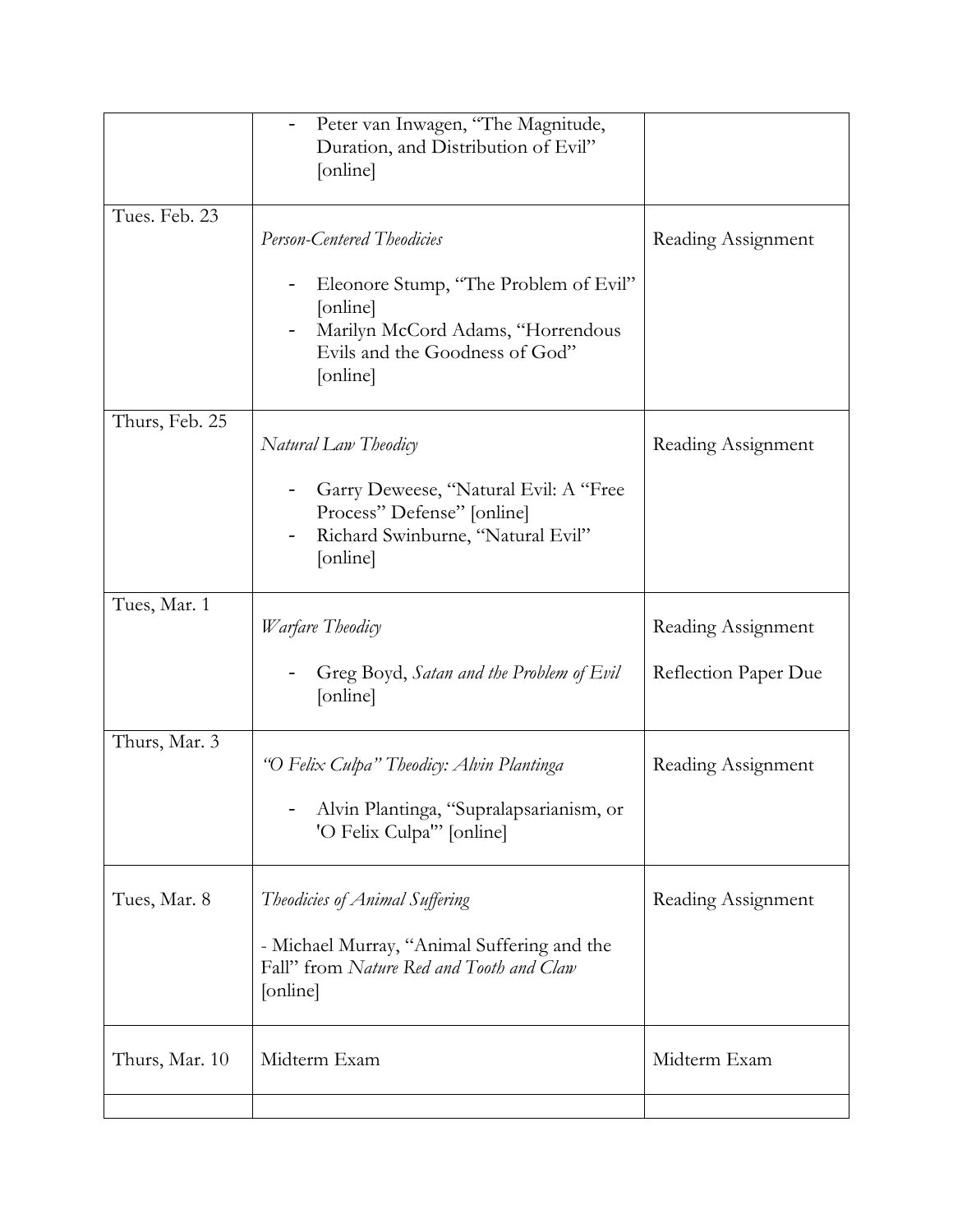| <b>March 14-18</b> | <b>Spring Break (Classes Dismissed)</b>                                                                                                                                                     |                                                 |
|--------------------|---------------------------------------------------------------------------------------------------------------------------------------------------------------------------------------------|-------------------------------------------------|
| Tues, Mar. 22      | <b>Undercutting Strategies to the Evidential</b><br>Argument                                                                                                                                | Reading Assignment                              |
|                    | Evolution as Undercutting Defeater to POE                                                                                                                                                   |                                                 |
|                    | Thomas Crisp, "An Evolutionary<br>Objection to Argument from Evil"<br>[online]                                                                                                              |                                                 |
| Thurs, Mar. 24     | Skeptical Theism I                                                                                                                                                                          | Reading Assignment                              |
|                    | Justin McBrayer, "Skeptical Theism"<br>[online]<br>Stephen Wykstra, "Rowe's Noseeum<br>Arguments from Evil" [online]                                                                        | Research Outline &<br>Annotated<br>Bibliography |
| Tues, Mar. 29      | Skeptical Theism II                                                                                                                                                                         | Reading Assignment                              |
|                    | William Alston, "Some (Temporary)<br>Final Thoughts on Evidential<br>Arguments from Evil" [online]<br>Michael Rea, "Skeptical Theism and the<br>"Too Much Skepticism" Objection<br>[online] |                                                 |
| Thurs, Mar. 31     | Divine Severity, Human Suffering, and<br><b>Christian Soteriology</b>                                                                                                                       | Reading Assignment                              |
|                    | Eleonore Stump's <i>Wandering in Darkness</i> :<br>Narrative and the Problem of Suffering                                                                                                   |                                                 |
|                    | [WD], ch. 1,3,5                                                                                                                                                                             |                                                 |
| Tues, April. 5     | $[WD]$ chs. 6-8                                                                                                                                                                             | Reading Assignment                              |